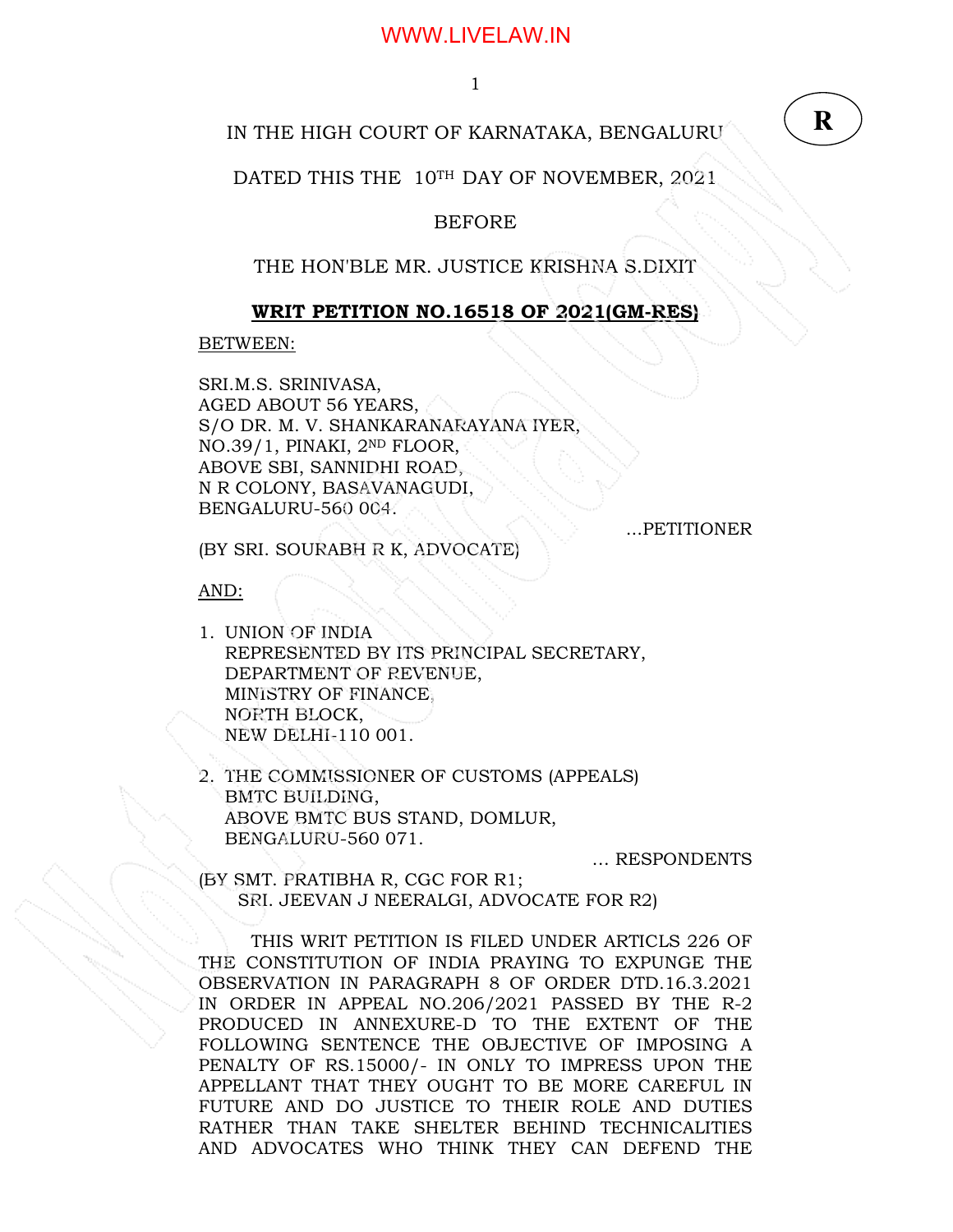INDEFENSIBLE BY GIVING THEIR OWN SKEWED UNDERSTANDING OF THE LAW AND MISGUIDING APPELLANTS.

 THIS PETITION COMING ON FOR PRELIMINARY HEARING THIS DAY, THE COURT MADE THE FOLLOWING:-

#### **ORDER**

 Petitioner is an advocate by occupation; he had appeared for the appellant in appeal vide A.No. 279/2019 CUS(B-Air); the Commissioner of Customs (Appeals) vide order dated 16.03.2021 at Annexure-D dismissed the appeal; in the course of order, the Commissioner has made certain observations at para 8 therein which read are as under:

*"8. The objective of imposing a penalty of Rs.15000/- is only to impress upon the appellant that they ought to be more careful in future and do justice to their role and duties rather than take shelter behind technicalities and advocates who think they can defend the indefensible by giving their own skewed understanding of the law and misguiding appellants."* 

(highlighting is mine)

2. The portion of the observations that are highlighted would reflect on the professional conduct of the petitioner, argues his counsel; learned Panel Counsel appearing for the respondents opposes the writ petition contending that the said observations are case specific and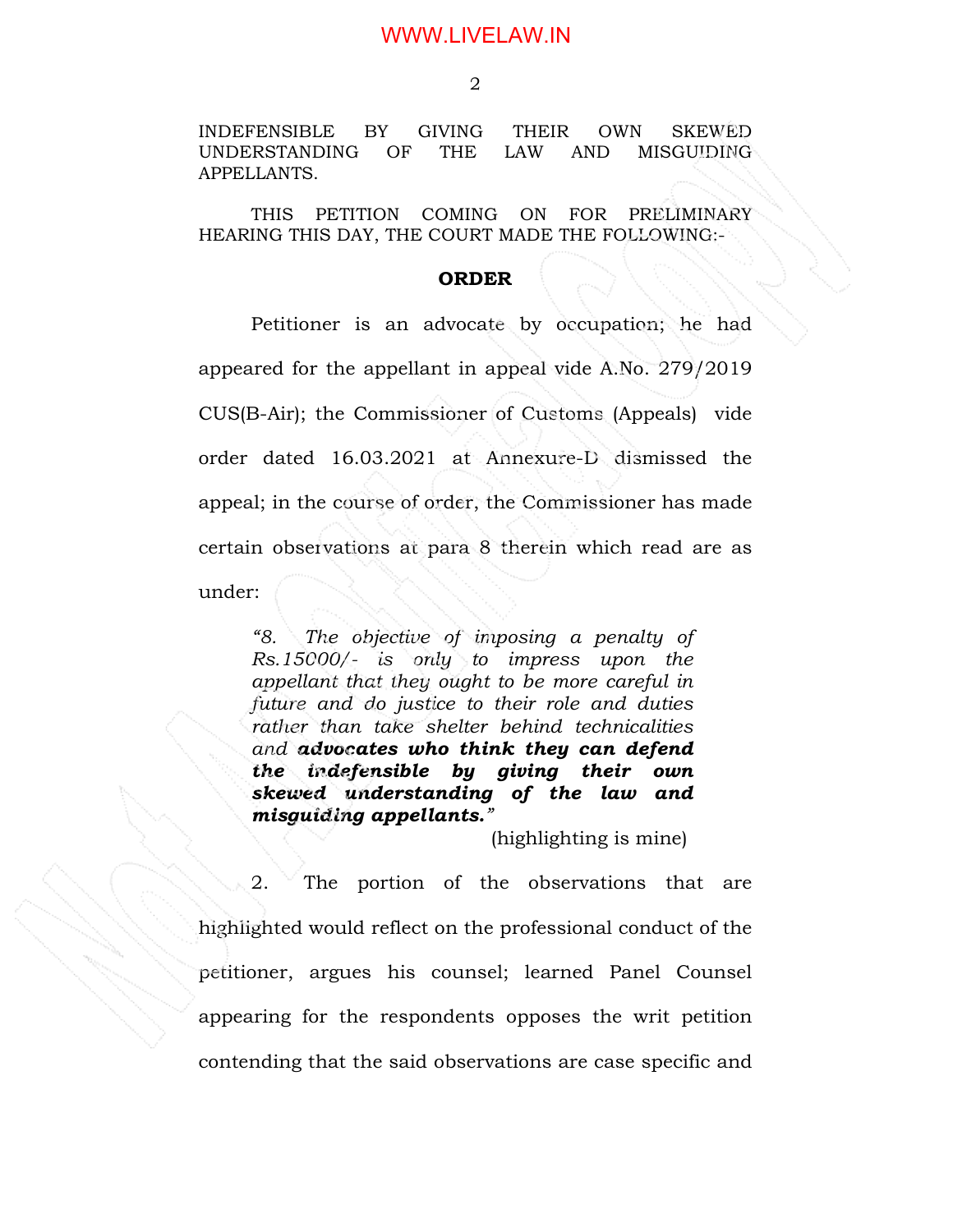3

therefore petitioner may not read too much in that; so contending he seeks dismissal of the writ petition.

 3. Having heard the learned counsel for the parties and having perused the petition papers, this Court is inclined to grant reprieve to the petitioner as under and for the following reasons:

 (a) The legal profession is of vital importance not only to the administration of justice but also for the rule of law & good governance; lawyers are to the civil society what soldiers are to the frontiers of a nation; lawyers profession is the only profession constitutionally recognized; Marcus Tullius Cicero centuries ago called this profession as the '**noble profession**'; lawyers lend voice to the voiceless; they stand unfazed during social tumult; our Freedom Struggle was led by lawyers; our Constitution is the child of great legal brains; of course, others too have contributed a lot, cannot be denied; the great principles of governance and constitutional doctrines like the doctrine of Basic Structure are the contribution of tall lawyers; it is they who draw the chariot of law & justice; words fall short to extol the greatness of this profession.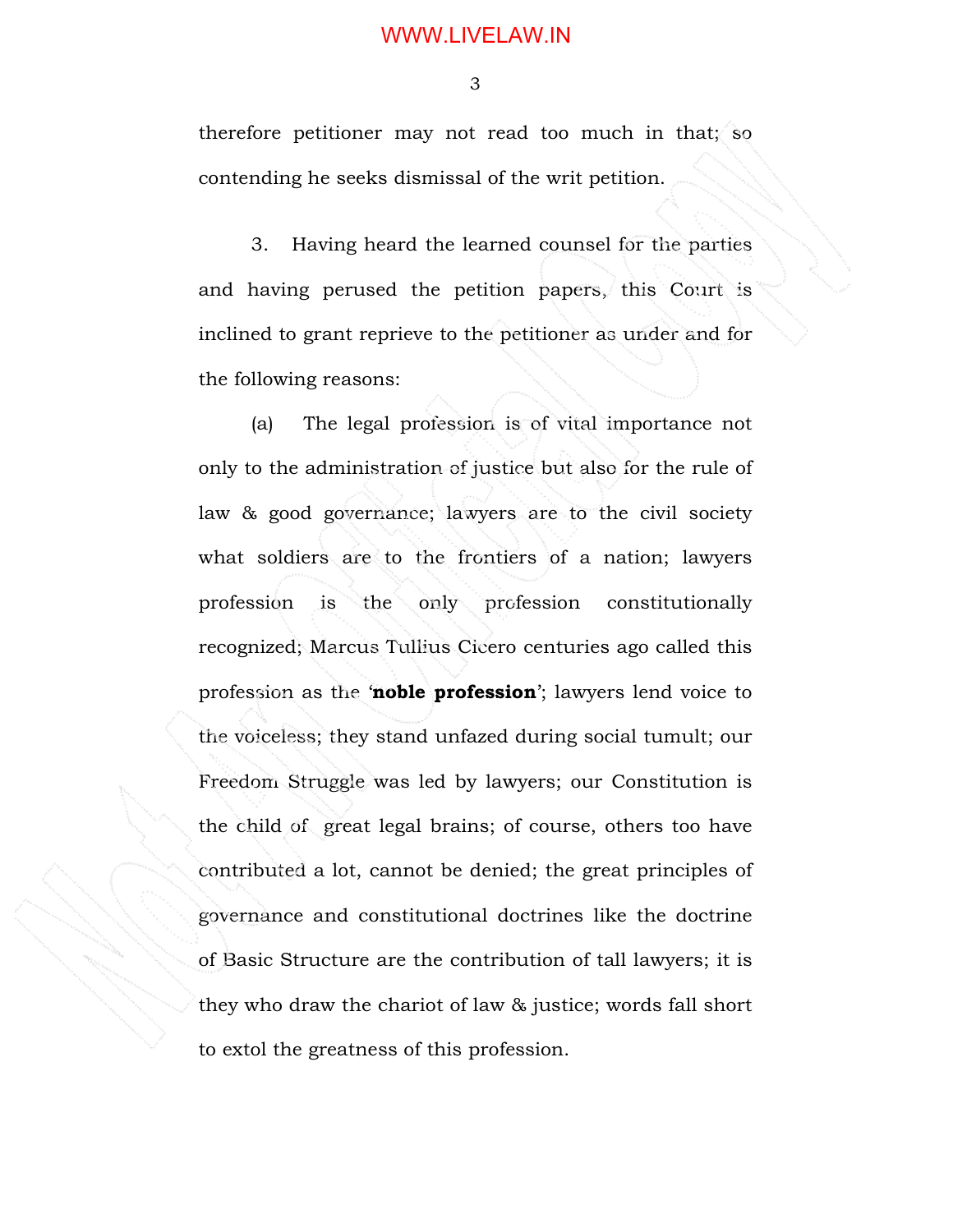4

 (b) It is relevant to quote what the great sages of law have said about advocacy & advocates: '*Their vocation is to fight for truth. The light of truth is their weapon; goodwill is their shield. Occasionally however they fight for a mistaken cause. By tradition they seek to eradicate this crime against the intellect as well as certain other less serious offences. Sometimes they succeed'.* A lawyer has a duty to the court, a duty to his client and a duty to the profession as well; he has his privileges too; the observations of Calcutta High Court in **EMPEROR vs. RAJANIKANTA BOSE & OTHERS, ILR (1922) 49** 

Cal.732 are worth reproducing:

'*The practice of the law is not a business open to all who wish to engage in it. It is a personal right or privilege …. It is in the nature of a franchise from the State. That you are a member of the legal profession is your privilege; that you can represent your client is your privilege; that you can in that capacity claim audience in Court is your privilege. Yours is an exalted profession in which your privilege is your duty and your duty is your privilege. They both coincide*"

 (c) The hallmarks of legal profession, to borrow the words of jurist Dr. Upendra Baxi are: 'Courage, Craft & Contention'; advocacy is a distinguished profession affording full scope for the talents of the brightest intellect; a lawyer should be free to put forward creative & generic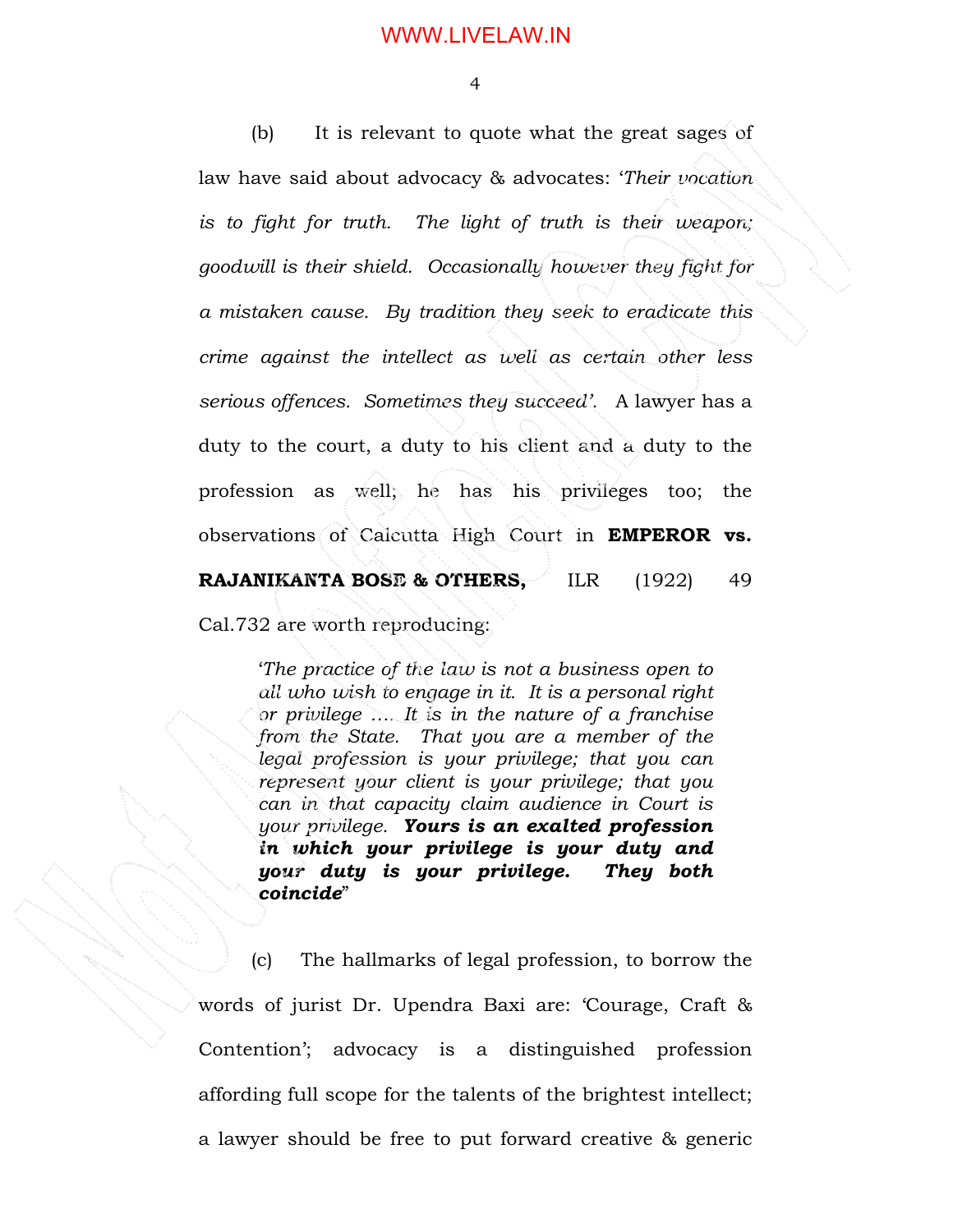5

ideas concerning the case, unhindered & fearlessly; in the free trade of ideas, some "intellectual collisions" do unavoidably occur; they are like sparks of light and therefore are welcome; that facilitates the march of law whereby freedom of citizens broadens from 'precedent to precedent'; however this is not to sanction indiscipline & lawlessness in the adjudicatory process; the horizons of due process of law widen by novelty & innovation of ideas; it is not impertinent to quote what the American Law Professor Grant Gilmore (1910-1982) had said:

> *"In Heaven there will be no law and the lion will lie down with the lamb. In Hell there will be nothing but law, and due process will be meticulously observed".*

 (d) At times 'Law shows its face in mask', said Jeremy Bentham (1748-1832) more than a century ago; novel & innovative arguments come handy in removing the mask and seeing the true face of law & justice; merely because the arguments of a lawyer are laced with novelty & innovation, at times that may not be to the liking of adjudicating authority, the judgments cannot be couched in unhappy words; petitioner is more than justified in submitting that the Courts & adjudicatory authorities should not be too sensitive; they should give a greater